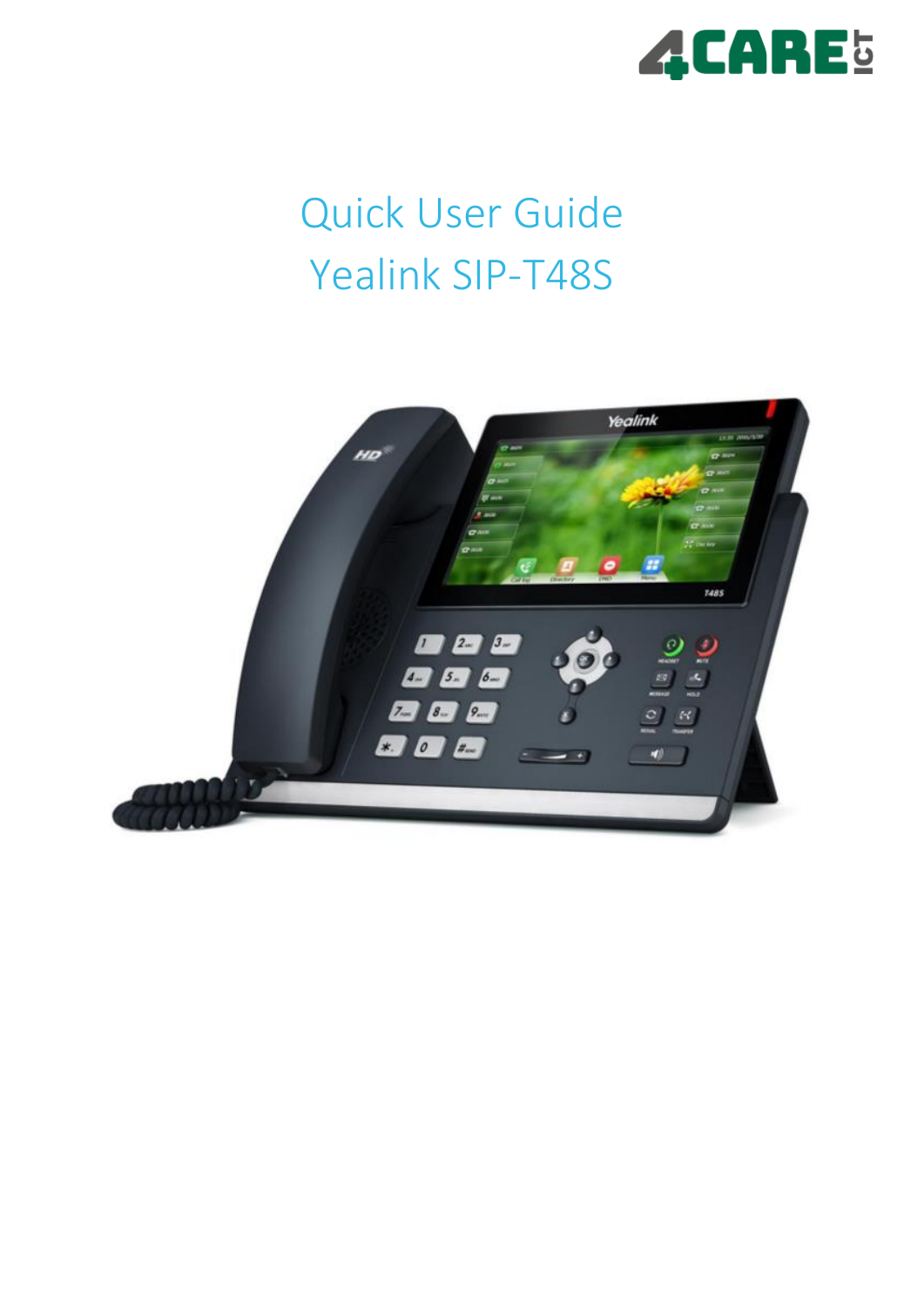

# Overview Telephone



|                | Item         | Description                                                                                      |
|----------------|--------------|--------------------------------------------------------------------------------------------------|
| 1              | Power Led    | Displays the status of the device                                                                |
| $\overline{2}$ | Touch Screen | Displays various device information on the screen<br>Calls / messages and softkeys date and time |
| 3              | Headset Key  | Turn the headset on/off if connected                                                             |
| 4              | Mute Key     | Mutes the microphone and the calling party is still<br>audible                                   |
| 5              | Hold Key     | Puts a call on hold                                                                              |
| 6              | Transfer Key | Transfers a call                                                                                 |
| 7              | Speaker Key  | Switches the speaker on/off for hands-free calling                                               |
| 8              | Message Key  | Access to the Voice Mail                                                                         |
| 9              | Redial Key   | Access to the call history                                                                       |
| 10             | Scroll Keys  | Use the arrows to scroll through the displayed information / OK<br>confirm and X to cancel       |
| 11             | Volume Key   | Adjusts the volume of the handset / headset / speaker and<br>the ringtone                        |
| 12             | Key Pad      | Provides the numbers, letters and special characters in context-sensitive<br>applications        |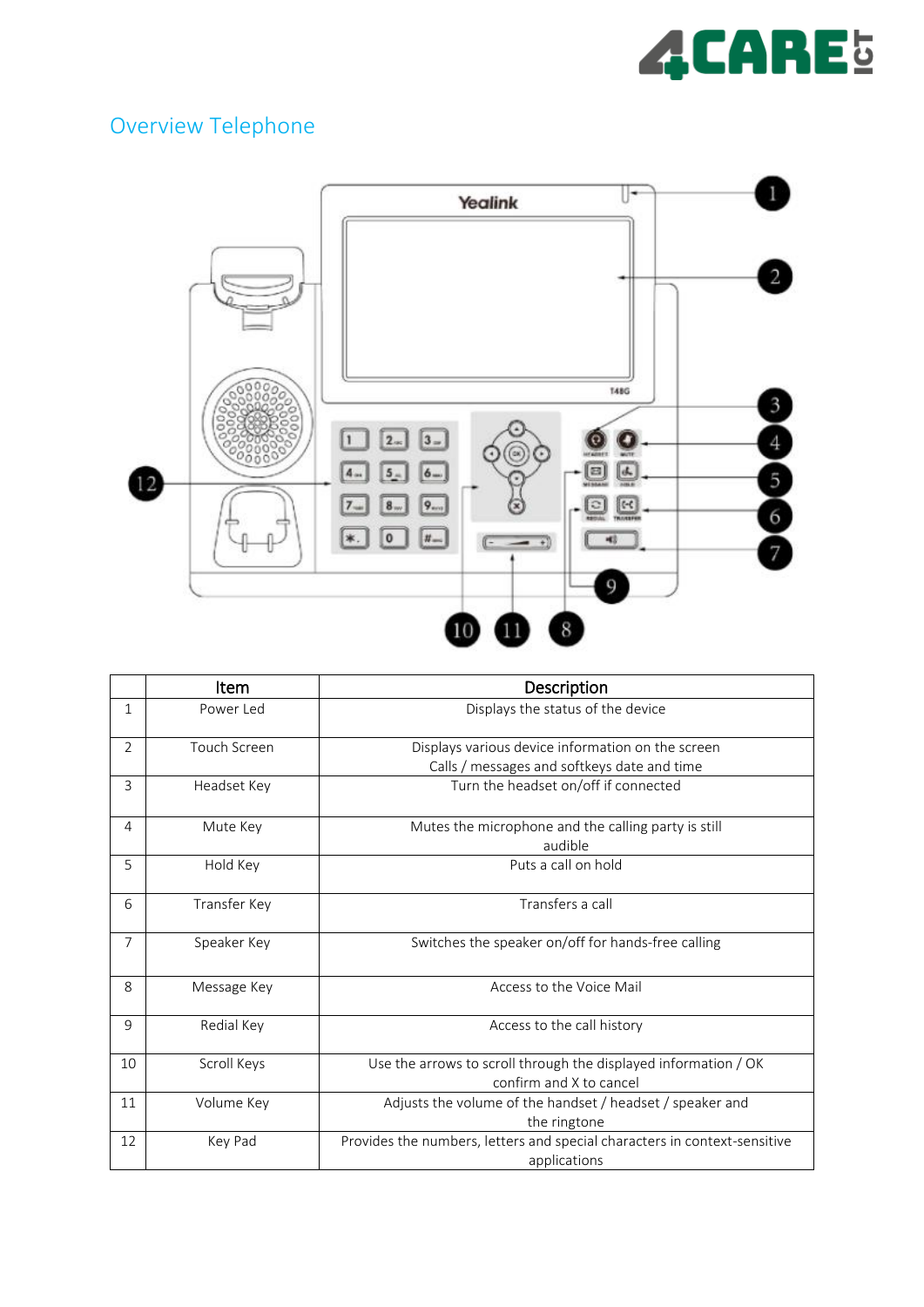# CARE5

#### Navigating the touch screen

- To enter the main menu, tap  $\mathbf{H}$
- To return to the idle screen, tap  $\mathbf{u}$ .
- To go back to the previous menu, tap
- To select a soft key, tap the soft key.
- To select an item, tap the item.
- To turn pages, tap  $\triangle$  or  $\triangledown$  on the touch screen.
- To scroll through values in a pull-down list, press  $\left(\cdot\right)$  or  $\left(\cdot\right)$ .

### Making a call

#### Via the handset:

- 1. Pick up the handset.
- 2. Enter the number.
- 3. Press the Send soft key.

#### Via the spreaker:

- 1. With the handset on-hook, press  $\|\cdot\|$ .
- 2. Enter the number, then press the Send soft key.

#### Via the headset:

- 1. With the headset connected, press  $\bigodot$  to activate de headset mode.
- 2. Enter the number, and then press the Send soft key.

Note: During a call you may alternate between headset, hands-free speaker and handset modes by pressing the Headset key or Speaker key or by picking up the handset. Headset mode requires a headset be connected to the phone.

#### Multiple calls:

- 1. Press the line key. The active call is placed on hold.
- 2. Enter the desired number using the keypad.
- 3. Tap the Send soft key.
- 4. You can press  $\left(\cdot\right)$  or  $\left(\cdot\right)$  to switch between calls, then tap  $\left[\mathcal{K}\right]$  again to resume the desired call.

#### Answering a call

#### Via the handset:

Pick up the handset.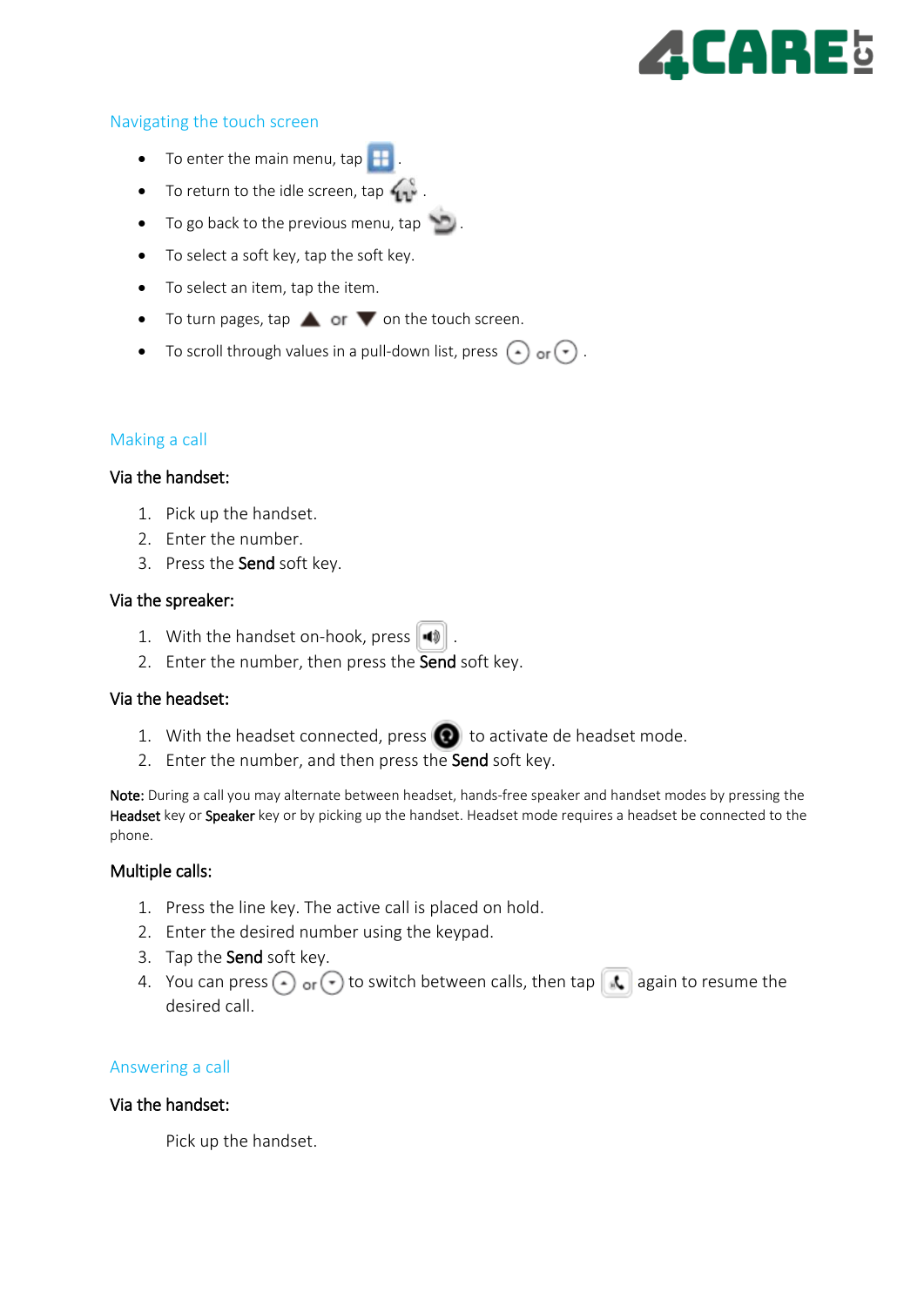

#### Via the spreaker:

Press  $\ket{\mathbf{I}}$ 

#### Via the headset:

Press  $\bigcirc$ .

Note: You may ignore an incoming call by tapping the Reject soft key.

### Ending a call

#### Via the handset:

Hand up the handset or press the End Call soft key.

#### Via the spreaker:

Press  $\|\cdot\|$  or press the End Call soft key.

#### Via the headset:

Press the End Call soft key.

#### Redial



Press  $\Box$  to enter the **Placed** call list and then tap the desired entry. Press  $\Box$  twice when the phone is idle to call the last dialed number.

#### Muting a Call

Press  $\bigodot$  to mute the microphone during a call. Press **a** again to un-mute the call.

#### Putting a call on hold

- 1. Press  $\left\| \mathbf{I} \right\|$  or tap the Hold soft key during an active call.
- 2. To resume a held call, press the Resume soft key.
- 3. If there is only one call on hold, press  $\|\cdot\|$  or tap the Resume soft key.
- 4. If there is more than one call on hold,  $tan$  the call you want to resume, then press  $\mathbf{R}$ or tap the Resume soft key.

#### Transfering a call

There are three ways to transfer a call: Blind Transfer, Attended Transfer and Semi-Attended Transfer.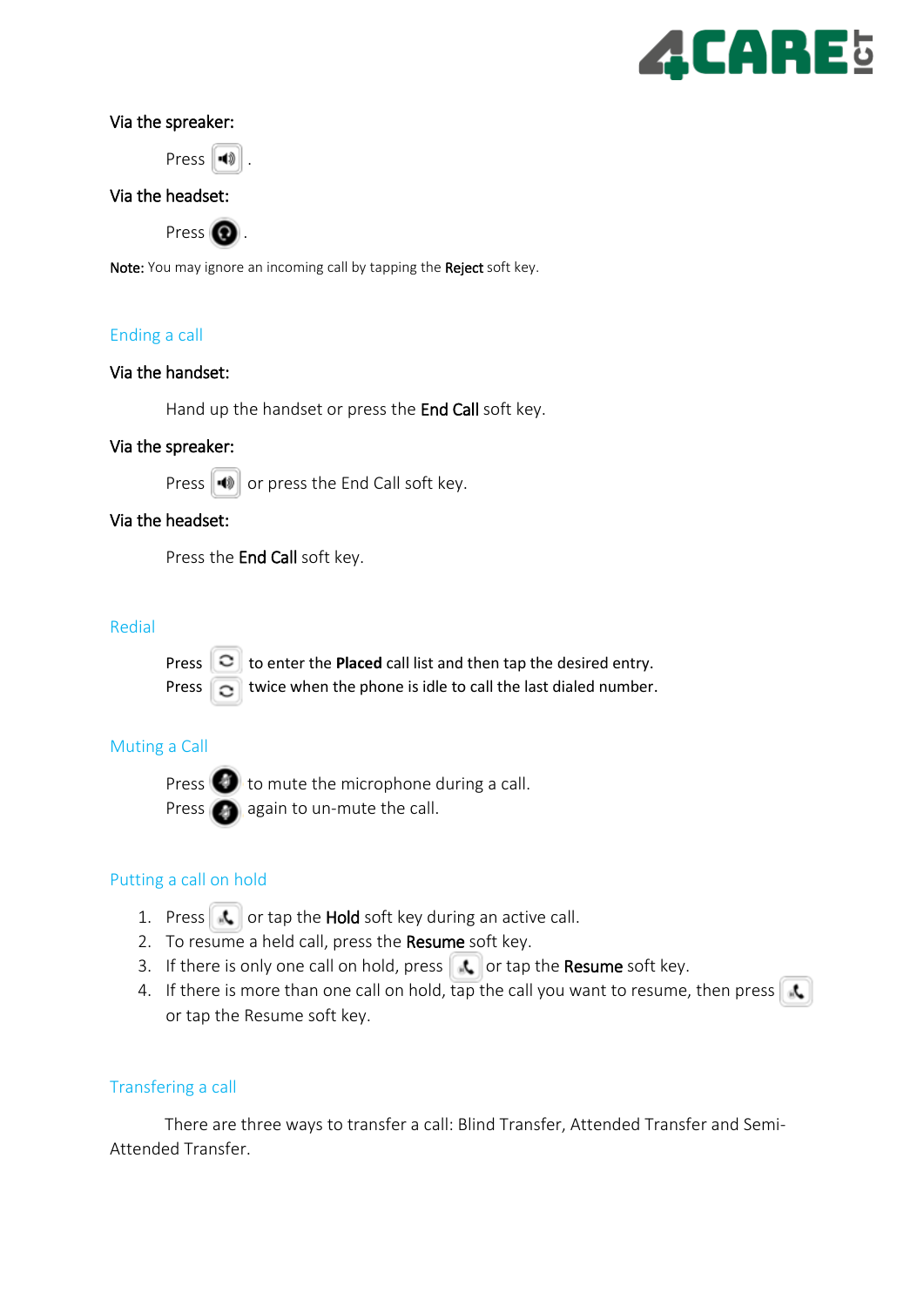

# Blind Transfer:

- 1. Press  $\lVert \cdot \rVert$  or tap the Transfer soft key during an active call. The call is placed on hold.
- 2. Enter the number you want to transfer to, then press  $\| \cdot \|$  or tap the Transfer soft key.

# Semi-Attended Transfer:

- 1. Press  $\lVert \cdot \cdot \rVert$  or tap the Transfer soft key during an active call. The call is placed on hold.
- 2. Enter the number you want to transfer to, then press  $\boxed{\text{H}_{\text{max}}}$ .
- 3. Press  $\lVert \cdot \rVert$  or tap the Transfer soft key when you hear the ring-back tone.

# Attended Transfer:

- 1. Press  $\lVert \cdot \rVert$  or tap the Transfer soft key during an active call. The call is placed on hold.
- 2. Enter the number you want to transfer to, then press  $\lceil \frac{m}{n} \rceil$ .
- 3. Press  $\left| \cdot \right|$  or tap the Transfer soft key when the second party answers.

# Forwarding a call

- 1. When the phone is idle,  $\tan \frac{1}{2}$  > Call Features > Call Forward.
- 2. Select the desired forward type:

Always Forward: Incoming calls are all forwarded unconditionally.

Busy Forward: Incoming calls are forwarded when the phone is busy.

No Answer Forward: Incoming calls are forwarded when the phone is not answered after a preset time period.

- 3. Enter the number you want to forward to. For No Answer Forward, tap the pull-down list of After Ring Time then tap the desired ring time to wait before forwarding.
- 4. Tap the **Save** soft key to accept the change.

# Conference call

- 1. Tap the **Conference** soft key during an active call. The call is placed on hold.
- 2. Enter the number of the second party, then tap the **Send** soft key.
- 3. Tap the **Conference** soft key again when the second party answers. All parties are now joined in the conference.
- 4. Hang up to disconnect yourself. The other parties will remain connected. Tap the End Call soft key to disconnect all parties.

**Note:** You may split the conference call into two individual calls by tapping the Split soft key.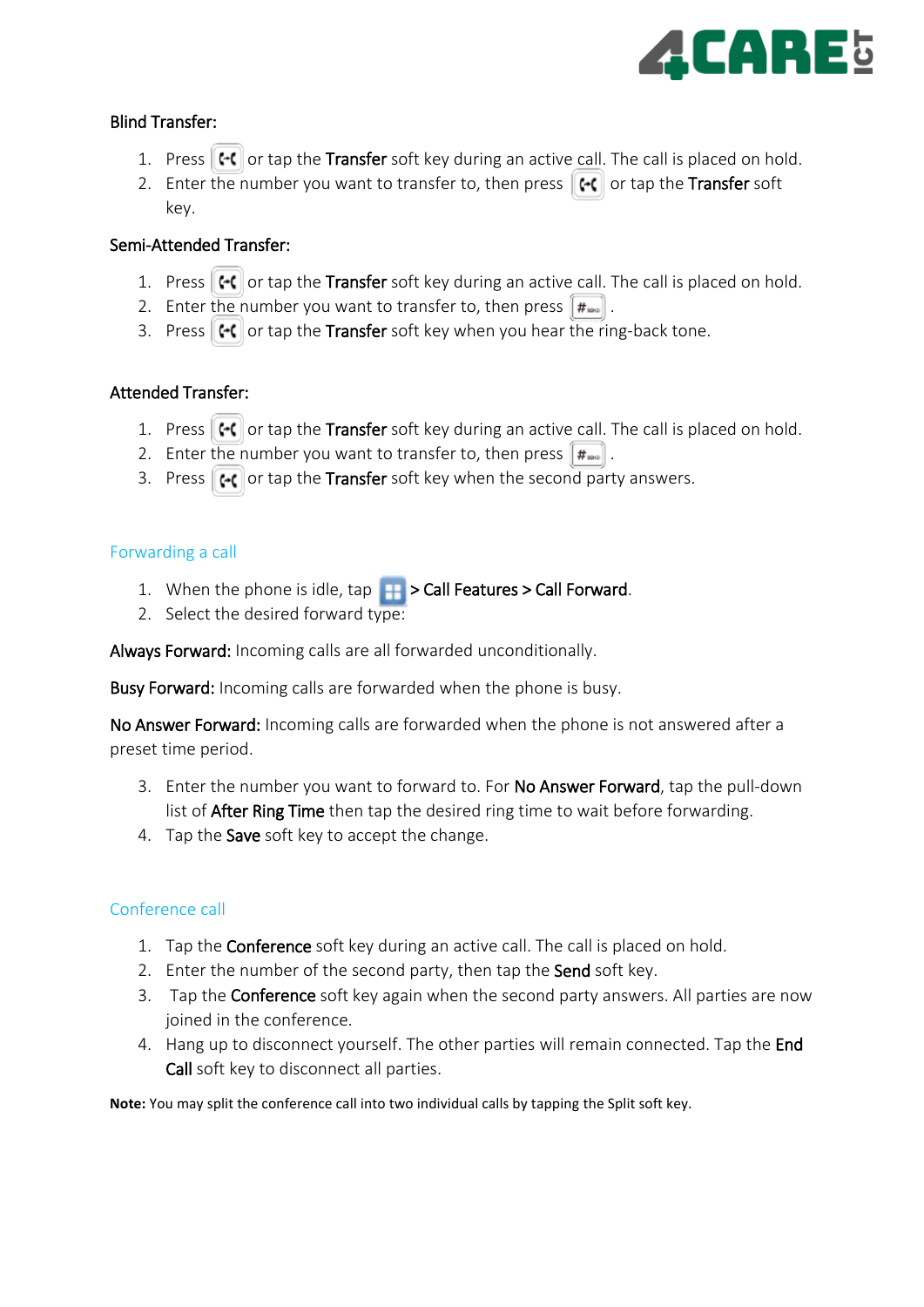

#### Voice Mail

The Message Waiting Indicator on the idle screen indicates that you have new voice messages waiting. The Message key LED lights up in red.

#### Listening to voice messages:

- 1. Tap then tap the **Connect** soft key or press  $\mathbb{E}$ .
- 2. Follow the voice prompts to listen to your voice messages. Alternatively you can dial 1000 to access the Voicemail system at any time. The system will prompt for your password.

#### Contact Directory

#### Adding a contact:

- 1. When the phone is idle,  $\tan \theta$  then tap the desired group on the left.
- 2. Tap Add to add a contact.
- 3. Enter a unique contact name in the Name field and contact numbers in the corresponding fields.
- 4. Tap the Save soft key to accept the change.

Note: If your phone firmware is updated, contacts entered in this manner will be lost.

#### Editing a contact:

- 1. When the phone is idle, tap then tap the desired group on the left.
- 2. Tap  $\Box$  after the desired contact.
- 3. Update the contact information.
- 4. Tap the Save soft key to accept the change.

#### Deleting a contact:

- 1. When the phone is idle,  $\tan \frac{1}{2}$  and then tap the desired group on the left.
- 2. Tap  $\Box$  after the desired contact, then tap Delete.
- 3. Tap the OK soft key when the LCD screen prompts "Delete the Selected Contact?"

#### Volume Adjustment

Press  $\overline{\bullet}$  during a call to adjust the receiver volume of the handset / speakerphone/headset.

Press  $\sqrt{u}$  when the phone is idle to adjust the ringer volume.